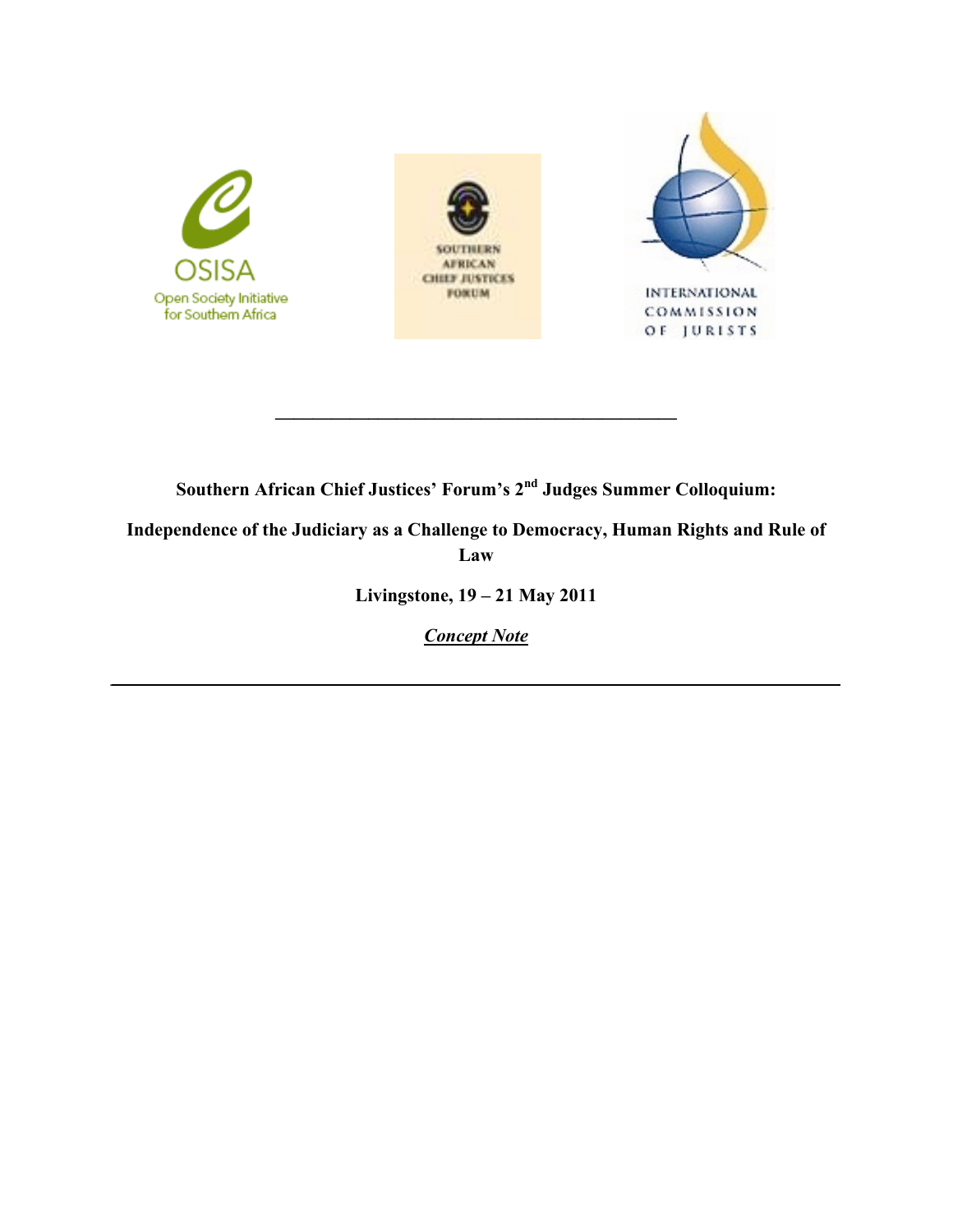# **1. Conceptual Background**

The judiciary is the third branch of government responsible for the interpretation of the law.<sup>1</sup> As such, the rule of law dictates that the judiciary be independent of the executive and the legislature to ensure a division of labour allowing for the checking and balancing of power.<sup>2</sup> An independent judiciary is therefore essential to the building of just and democratic states in Africa. Unfortunately, the context within which judicial independence should be observed and practiced on the continent is often hostile.

Across Africa judicial independence<sup>3</sup> is recognized albeit to varied extents – as both constitutional and legislative recognition are common<sup>4</sup> – but the challenges lie with the implementation. These challenges stem from:

- the interlocking of state organs and their functions;
- the human factor, since judges and juridical officials remain part of the community with all its vicissitudes; and
- systems not all being the same in terms of what they hold dear, and in terms of their attitudes towards the law when it matters to them directly.<sup>5</sup>

 <sup>1</sup> The executive makes government policy and the legislature is responsible for law-making. As justification, the principle of separation of powers as proposed by John Locke in his Second Treatise on Civil Government and Montesquieu in De l'Esprit des Lois expound on the vesting of power in separate entities as a safeguard against despotism. The principle of separation of powers therefore implies that the 3 distinct branches of government, the executive, the legislature and the judiciary function independent of each other; and thereby guaranteeing the independence of the judiciary.

 $2$  The principle of separation of powers as proposed by John Locke and Montesquieu expressed in terms of formulae have since proved controversial in practice.

<sup>3</sup> Kristy Richardson *A Definition of Judicial Independence* notes that although a universally accepted definition of judicial independence is not available there are 3 recognized theoretical constructs. These constructs are 'insularity', 'impartiality' and 'authority'. The elements of 'insularity' include appointment, security of tenure, protection of salary and financial autonomy. 'Impartiality' includes the making of decisions based on law and fact, and ability to make decisions free of outside influence. And 'authority' includes how the law is made, public confidence, media relations and administrative law.

<sup>&</sup>lt;sup>4</sup> Section 165(2–3) of the South African Constitution; Section 103(1) of the Constitution of Malawi; Section 118(2) of the Constitution of Lesotho; Section 128 of the Constitution of Uganda; Section 91(2) of the Constitution of Zambia; Section 79 B of the Constitution of Zimbabwe; Section 127 of the Constitution of Ghana; Articles 165 and 166 of the Constitution of Egypt; and Article 78(2–3) of the Constitution of Namibia.

<sup>5</sup> Joseph B Diescho in 'The Independence of the judiciary in Namibia', *The paradigm of an independent judiciary:* 

*Its history, implications and limitations in Africa* at 18.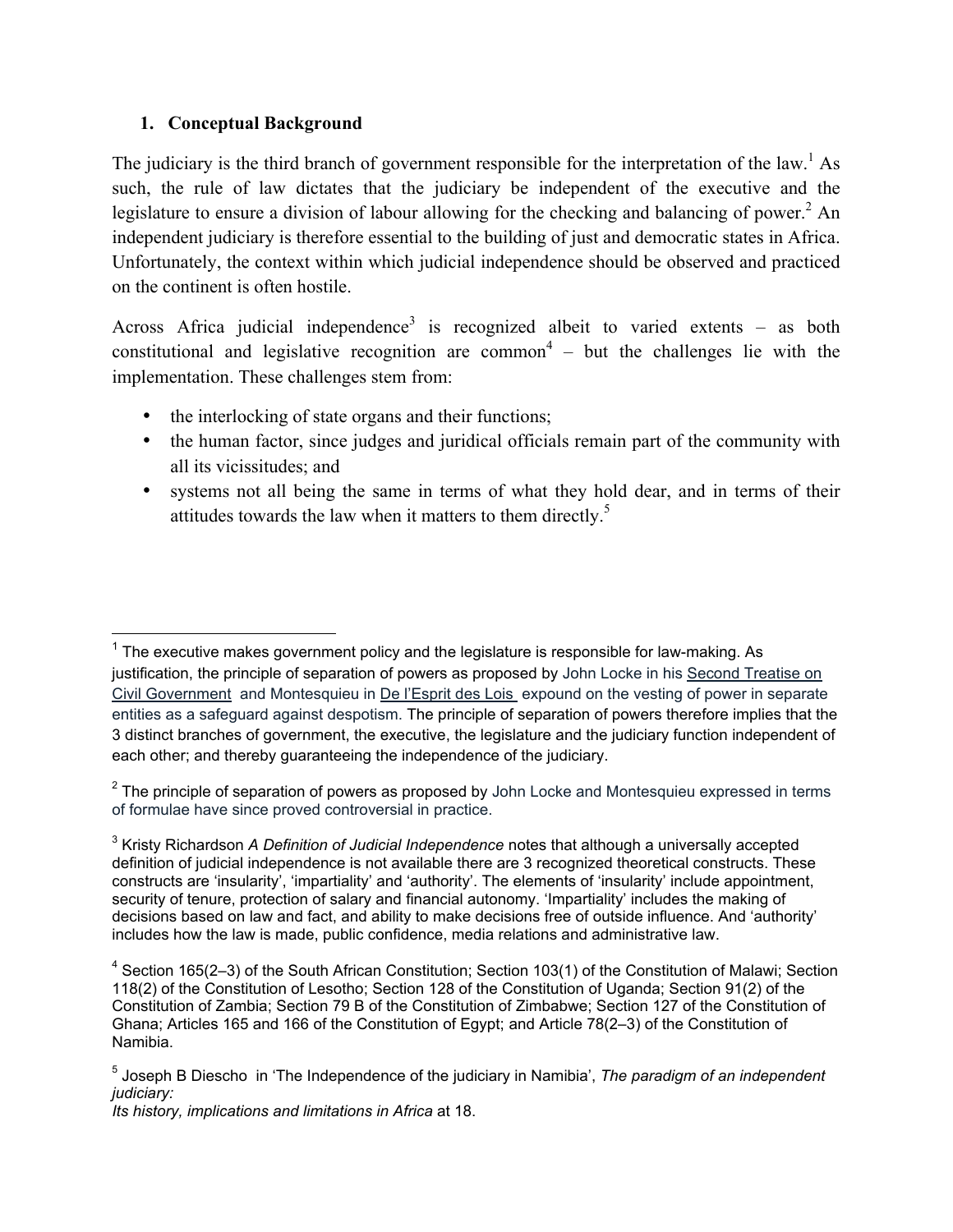On the international level, judicial independence is expressed under articles 8 and 10 of the United Nations Universal Declaration on Human Rights (UDHR). The UDHR emphasizes that every individual "is entitled to a fair and public hearing by an independent and impartial tribunal." while the United Nations Basic Principles on the Independence of the Judiciary, together with the Procedures for the Effective Implementation of the Basic Principles on the Independence of the Judiciary, indicate the international standards for judicial independence.<sup>6</sup>

On a regional level, the judicial independence finds expression *inter alia* under Article 26 of the African Charter; the Commonwealth Principles on the Accountability of the Relationship between the Three Branches of Government (the Latimer House Principles); and the Plan of Action on the Commonwealth (Latimer House) Principles of the Accountability of the Relationship Between the Three Branches of Government. However, resonance of judicial independence on the international, regional and national levels notwithstanding, challenges continue to plague and compromise the concept in practice. These challenges range from the history, politics, culture and the economics of the states and the region - case in point being the developments around the suspension and review of the SADC Tribunal.

The review process of the SADC Tribunal has forced the spotlight on some of the elements of judicial independence. These have included the appointments of judges and security of tenure. But more importantly, the suspension and review of the SADC Tribunal has highlighted a critical facet of judicial independence: justice must not only be done but must be seen to be done. The poor enforceability record of judgements by regional tribunals compromises the effectiveness and legitimacy with the citizens as it erodes confidence in the institution. Indeed public perception and confidence is relevant for the proper functioning of an independent judicial body.

Legal theorists and practitioners agree on the relevance of judicial independence to the rule of law, democracy and the protection and promotion of human rights. The imperative hence becomes to safeguard against any compromises to the independence of the judiciary. The judiciary is the most susceptible branch of government to threats from both the legislature and the executive as well as other external forces. There is continental clamour for depoliticized judiciaries. There is need for African judiciaries to shape the debate, develop and sustain judicial independence on the continent. Addressing these challenges requires the provision of the appropriate forum for dialogue, debate and charting the way forward. It is on this basis that the Chief Justice of Zambia and the Southern African Chief Justices' Forum (SACJF) is organizing the Judges Colloquium in collaboration with the International Commission of Jurists (ICJ) and the Open Society Initiative for Southern Africa (OSISA), on the theme "Independence of the Judiciary as a Challenge to Democracy, Human Rights and Rule of Law".

<sup>————————————————————&</sup>lt;br><sup>6</sup> UN Special Rapportuers for the Independence of Judiciary are occasionally appointed to monitor implementation of the basic principles and reports periodically to the UN Commission on Human Rights.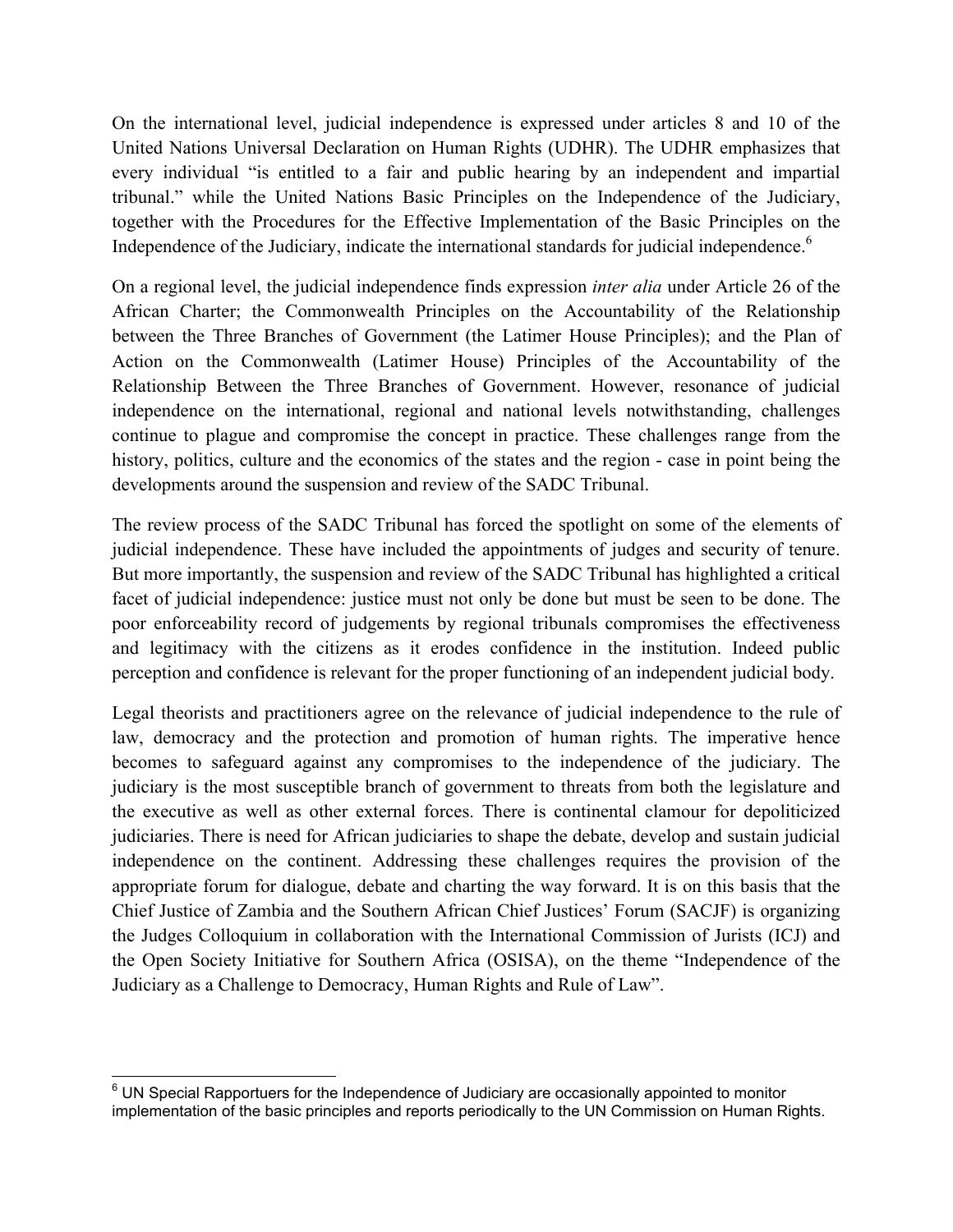# **2. Aim & Objectives of the Colloquium**

The overall aim of the Colloquium is to provide space for a critical review of the current state of judicial independence in the East and Southern Africa region, as an essential to foster democracy, human rights and the rule of law. Such review should help to protect and promote the independence of the judiciary in the region. In this regard, the Colloquium will be an opportunity to examine the current status of judicial independence; identify (emerging issues) real and potential threats; as well as share lessons learnt and best practice pertaining to judicial independence in theory and practice.

The specific objectives of the Colloquium are as follows:

- i. Review the current state of judicial independence within the East and Southern Africa region;
- ii. Identify real and potential threats to the independence of the judiciary;
- iii. The sharing of experiences and best practice on the promotion and protection of judicial independence;
- iv. Reaffirm the role of judicial independence, enhance awareness and further develop capacity;
- v. Create a basis for the development of a special interest network on judicial independence.

# **3. Outputs & Outcomes**

The main outputs of the Colloquium will be a Declaration/Statement/Communiqué as well as a Report on the Colloquium. The Declaration will i) acknowledge the current state of judicial independence ii) highlight resolutions and/or recommendations iii) reaffirm the ideal of judicial independence.

The expected outcomes of the Colloquium include:

- Contribute to the development of shared values in East and Southern Africa on the concept of judicial independence and what is needed to effectively promote and protect judicial independence;
- Increased awareness of the real and potential threats to the independence of the judiciary in East and Southern Africa;
- Identification and adoption of best practice and remedial action where necessary with regard to the current state of judicial independence;
- The development of a network to secure and sustain interest and engagement on matters of judicial independence in East and Southern Africa;
- Public information on judicial independence through media engagement.